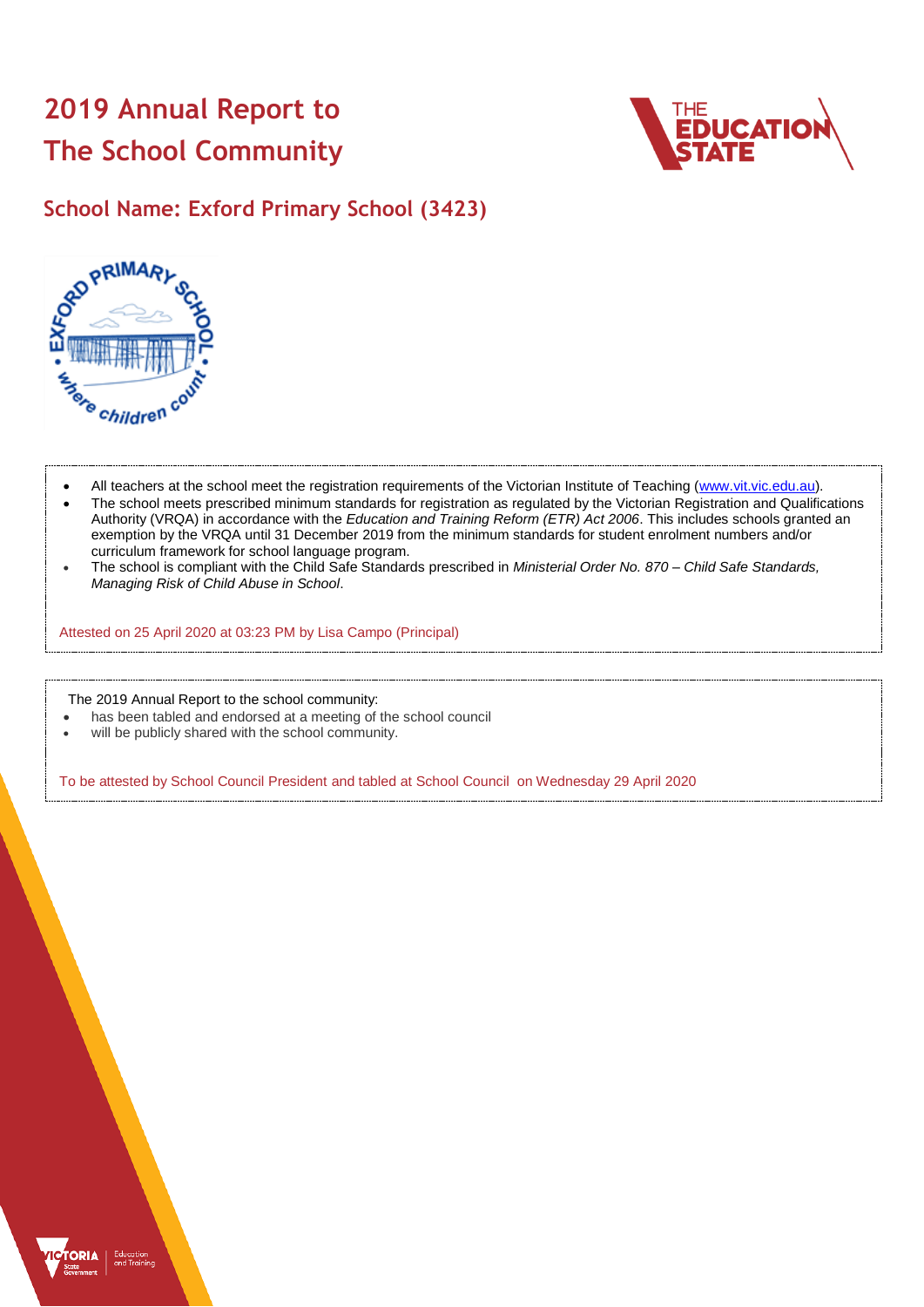# **About Our School**

## **School context**

## **School Vision from 2017-2020 School Strategic Plan:**

At Exford PS, our focus is on supporting the complete development of our children: their academic success and the development of positive interpersonal and relationship skills, with a real emphasis on displaying manners and courtesies.

## **School Values:**

At Exford PS, we are united in our expectations that we all display our school values – we have a saying, 'In everything we SAY and everything we DO, we need to show Kindness, Respect and to always do our Personal Best. A matrix of behaviours and school contexts has been developed and displayed around the school to inform and remind all community members of our expectations of each other.

## **School Context:**

Exford PS was opened on July 1, 1902 under the name of Exford Estate School. Exford PS is quite isolated geographically: the two new housing estates nearby have impacted us, children from the Eynesbury estate make up 57% of our total enrolments, with the remaining 43 % from Weir Views and the local area. In May 2013, a strict facilities-based enrolment boundary was placed around our school, given that we are not connected to mains water nor mains sewerage and manage rural school facilities with a larger than anticipated population, and also given that we are the local neighbourhood school for this part of Melton.

Exford PS has grown almost five times over in a very short period of time: we have gone from having 97 students (Census 2008), to our current enrolment of 468 students (Census 2020). This student cohort increase has been supported by an equal growth in staff numbers and a spread of teacher employment across Principal and Leading Teacher class, Highly Accomplished, Proficient, and Graduate teacher classifications. We continue with the very important emphasis on inducting and welcoming our new students, families and staff into the Exford PS learning community.

Our growth also heralds the necessity to strategically plan for responsible growth in the context of locality and Melton Network educational needs, with our School Council continuing to work with DET / VSBA regarding our school upgrade (planning is underway, with commencement of Stage 1 of our Master Plan due in August 2020).

Our school is made up entirely of long-term relocatable Mod 5 buildings: since 2010 we have had a steady influx of buildings arrive, with our Facilities work being a dominating factor through October – January for each of the years.

We acknowledge our staff are a critical element of our student learning strategy and building teacher and leadership capacity for our middle leadership layer has been a very important part of our ongoing focus. Through 2019, we had some staffing changes, which meant our Leading Teacher needed to take a class from early in Term 2 until the end of Term 4. We faced other staffing requirements which meant our focus took in more support areas than anticipated.

However, our resilience and flexibility as a school community to remain focused on student learning in the face of such ongoing and challenging facilities, is to be commended and recognised.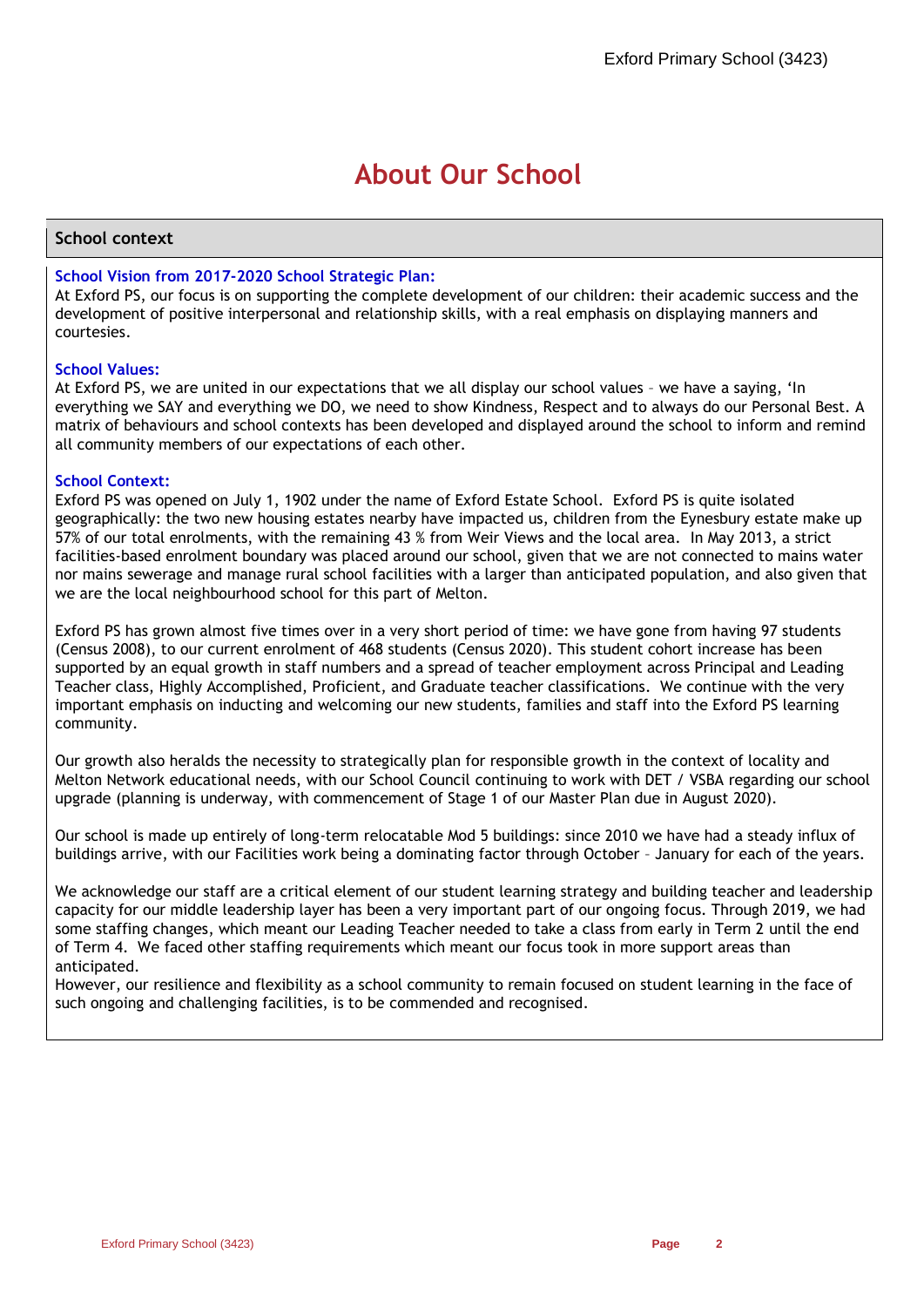## **Framework for Improving Student Outcomes (FISO)**

2019 is the final full year of our 2017-2020 Strategic School Plan - our focus continues to be on aligning our Framework for Improving Student Outcomes, our High Reliability Schools work and our focus on building teacher and middle level leader capacity.

This work is to be achieved over a number of years:

Excellence in Teaching and Learning - Building Practice Excellence: Key Improvement Strategies

No 1: To refine our EPS Instructional Model to incorporate High Impact Teaching Strategies and to strengthen its implementation in all our teaching and learning practices.

No 2: To refine and embed a guaranteed and viable curriculum so there is a clear and consistent approach to teaching and learning in Literacy, Numeracy and Science.

No 3: To implement a consistent approach to the triangulation of student achievement data to drive accurate planning for student learning needs and to measure the impact of our instruction.

No 4: To continue to build leadership capacity within the school that drives maximum school improvement.

Positive Climate for Learning - Empowering Students and Building School Pride: Key Improvement Strategies No1: Build teacher capacity to empower students' in their own learning.

No 2: Consistently establish meaningful learning goals through enhanced feedback processes from teachers to students, using reflective practices, peer and self assessment.

Community Engagement in Learning - Building Communities: Key Improvement Strategies

No 1: Develop and strengthen the three–way educational partnership with parents and families. No 2: Extend students' capacity to articulate and share their learning and successes in the classroom and with their parents.

## **Achievement**

Exford Primary School is achieving results in student learning that are mainly similar to other schools. Our 'Similar Schools' reference group are schools outside the Melton Network. We are increasingly being compared with schools with less disadvantage as our demographic becomes more affluent.

Our 2019 NAPLAN Data:

• Year 3 Reading result was below similar schools and the state, but above network schools in the 'top 2 bands' measurement.

• Year 3 Writing result was above network schools and below similar schools and the state in the 'top 2 bands' measurement.

• Year 3 Maths result was below similar schools and the state and equal to network schools in the 'top 2 bands' measurement.

• Year 5 Reading result was below similar schools and state and above network schools in the 'top 2 bands' measurement.

- Year 5 Writing result was below network, similar schools and state in the 'top 2 bands' measurement.
- Year 5 Numeracy result was below network, similar schools and state in the 'top 2 bands' measurement.
- Year 3-5 Reading 'high' relative growth result was at state and above network and similar schools
- Year 3-5 Writing 'high' relative growth result was below similar schools, network schools and the state.
- Year 3-5 Maths 'high' relative growth result was above network, similar schools and state

We continued to focus on Writing as a priority area (state wide trend) and on supporting students to reach the top 2 NAPLAN bands and 'high' relative growth.

We had clear practices to identify students who require additional assistance and provide this for children in a targeted way, particularly in Literacy, with Intervention programs operating throughout the year.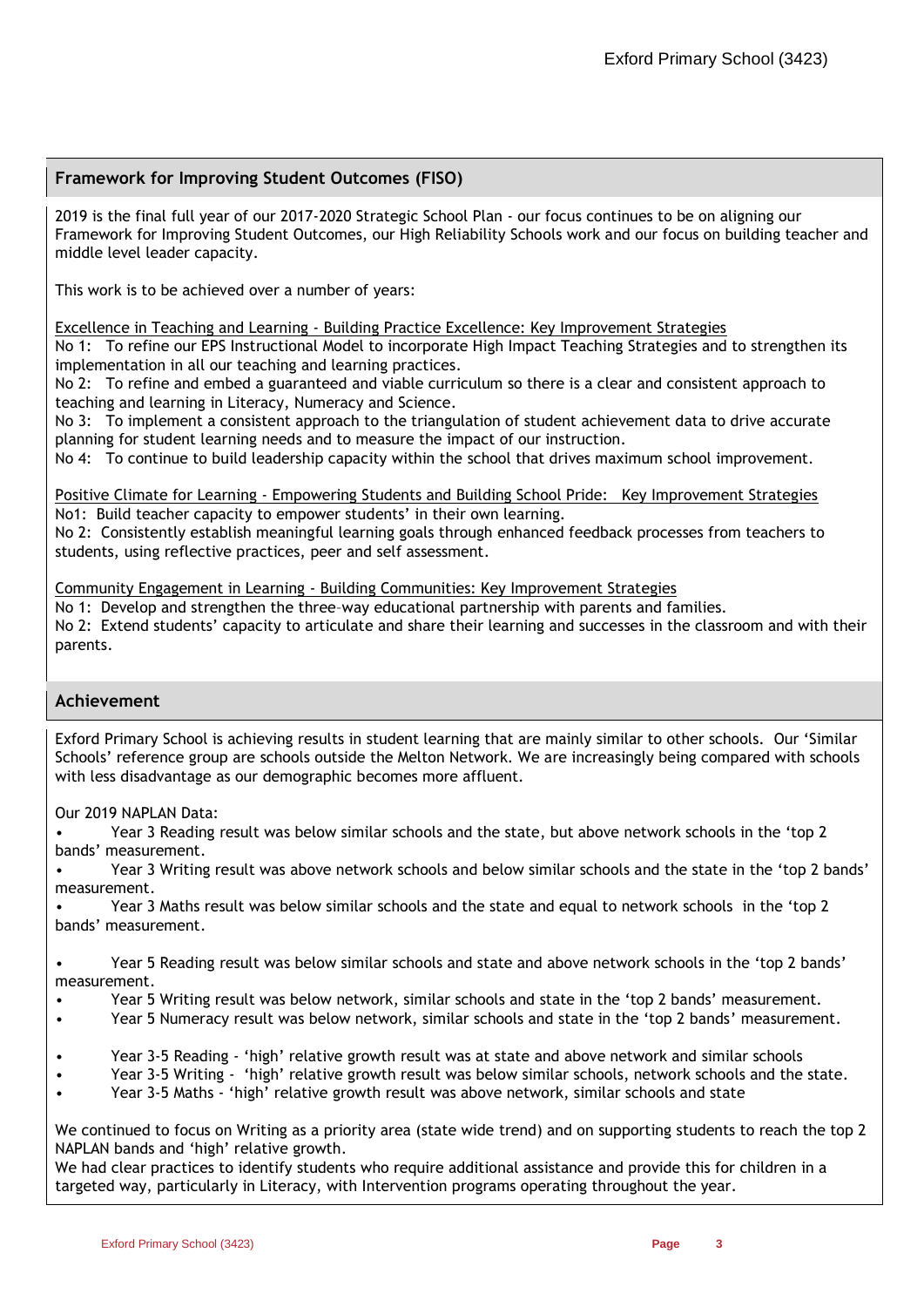Staff used pre-and post- tests in all learning areas to ensure their teaching is meeting the identified needs for every child, with students able to identify their learning goals and discuss their progress. A school wide focus on the writing process saw increased levels of student interest and improvement in the structure and vocabulary development, as demonstrated in their writing.

Our teachers' work in our Professional Learning Teams focused on the coaching done with our Leading Teachers. Our Professional Learning Team Leaders continued to build their leadership capacity, working in partnership with our Leading Teacher. The work of our PLTs has become a critical element of our work in improving student learning outcomes.

All Programs for Students with a Disability students showed progress at satisfactory or above in achieving their individual goals.

Our use of Seesaw, our digital learning portfolio app for parents, allows real-time communication of student achievement, learning goals and areas for focus with the families of our students and supports families to be more engaged with the children's learning. It is a real success with 99.9 % take-up by our families.

## **Engagement**

Exford PS continued to perform at a high level in the area of Student Engagement and Wellbeing, with student, parent and staff opinion survey data correlating to our consistent daily observations.

We have very calm and settled classrooms with high expectations of ourselves and the way we relate to each other. As a consequence, our classroom environments support students to be actively involved in engaging and motivating learning programs. In 2016, we joined the regional focus on implementing School Wide Positive Behaviour Program in our school and we continued this work in 2019.

We continue to focus on supporting students to develop friendship skills, courtesy and resiliency as critical elements in the way they relate to each other. Striving to be great Exford citizens is important at our school and to our families. Our student leaders, School and Vice School Captains and Student Leaders, take their responsibilities very seriously, as do the staff and our parent community.

One of our challenges as we grow is how we continue to connect our students to each other. We have two Assemblies each week, with student performances and student awards. We have a Buddy program amongst our classes and teachers. This forms part of our deliberate strategy to build connectedness across our school. Creating a strong feeling of community within the school and a climate where students and their families, both existing and new, feel strongly connected to and proud of their school remained an important focus for us, especially in light of our continued growth.

Attendance and punctuality to school remained an area of focus for us. In 2019 our absence levels were marginally above than similar schools, we continue to have attendance as a focus. We continue to have a significant number of students who are absent due to extended family holidays; these students are provided with an Absence Individual Learning Plan prior to their absence.

## **Wellbeing**

At Exford PS, every member of staff shares in the responsibility for the wellbeing of each child. We provide a very calm learning environment and a whole-school pastoral care approach. Consequently, students feel very positive about school, teachers, school-mates and their class-mates and have a great sense of belonging to and ownership of their school. Each teacher is responsible for all the wellbeing needs of their class, from the children's academic and personal development to monitoring attendance.

At Exford PS, we provide a very supportive transition program for Prep students and other new students entering at other year levels. Mobility is an increasing factor for us, with many new students beginning at Exford during their schooling. Supporting new students to build friendships and connections to the school is an important focus at Exford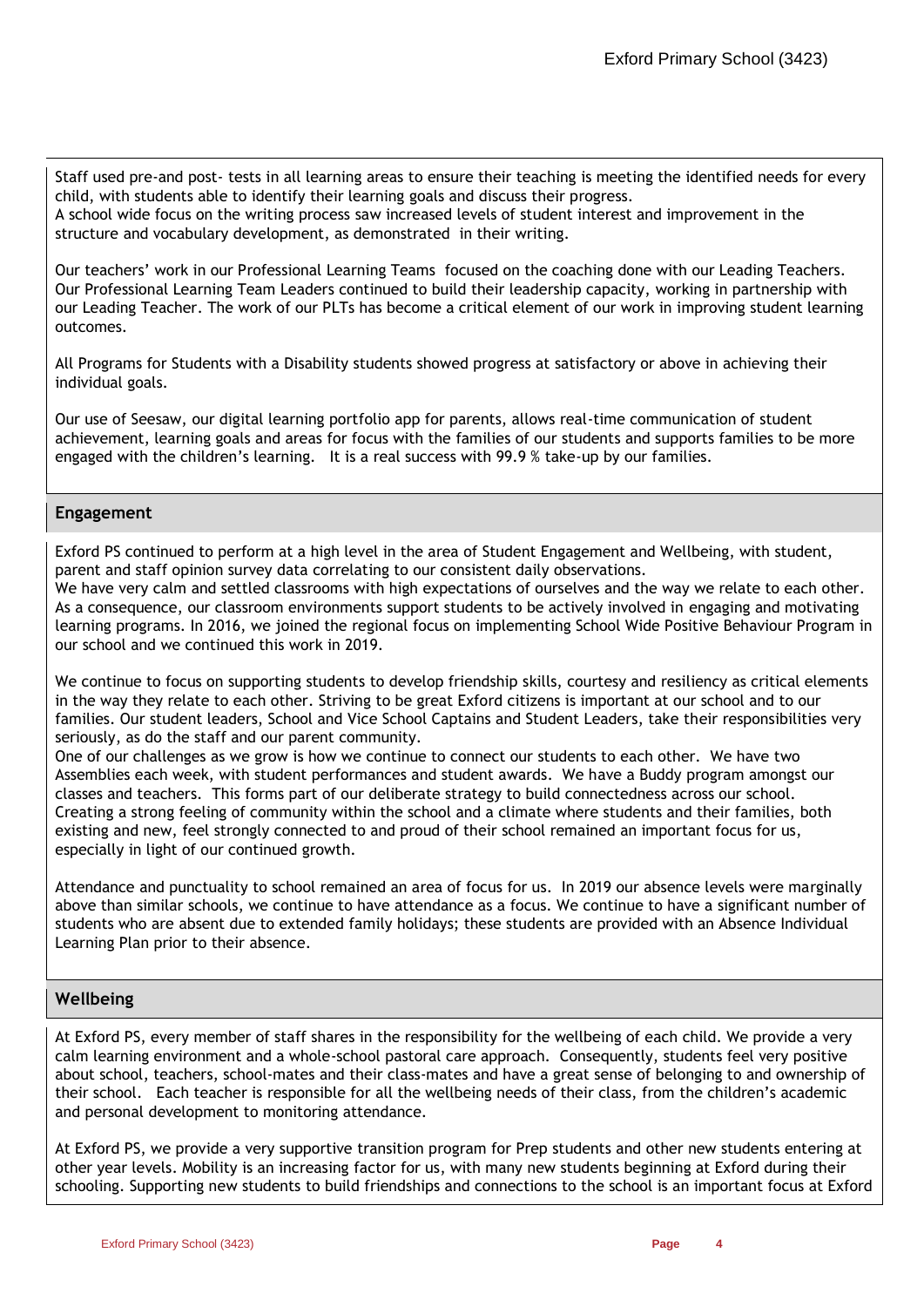PS. Monitoring students' progress and catering for individual learning needs is an integral part of our school program.

We had an extensive range of activities for our students to do at lunch times – this is particularly supportive for our students with sensory needs. Our staff are creative in the range of additional curriculum activities offered to our students at lunch times - Knitting Club, Lego Club, Mindfulness Club, Arts Club and Games Club. 'Gotchas' are the currency of our SWPB incentive program for the students, with all prizes earned promoting a sense of community and connectedness.

We had many students with learning disabilities, some are funded under the Program for Students with Disabilities. PSD students are supported in the classroom with Education Support staff. All students with a diagnosed disability or learning need are supported through Student Support Group meetings which are held each term to discuss and reflect on progress of the Individual Learning Plans.

## **Financial performance and position**

Our school continues to be financially prudent in its annual budgeting process and then in monitoring revenue and expenditure. We ended the year in surplus, being mindful to ensure our 2020 financial priorities and resources were affordable.

Our Fundraising revenue continues to be used in subsidising the cost of iPad leases for our classrooms.

Our 2019 SRP funds were used to provide the best use of our financial and human resources, as described in our School Strategic Plan and our Annual Implementation Plan.

Our School Council Finance Committee meets each month to examine and supervise the financial accounting of the school, in accordance with DET guidelines.

> **For more detailed information regarding our school please visit our website at [www.exfordps.vic.edu.au](file:///C:/Users/02100768/AppData/Local/Microsoft/Windows/INetCache/IE/5315MMF9/www.exfordps.vic.edu.au)**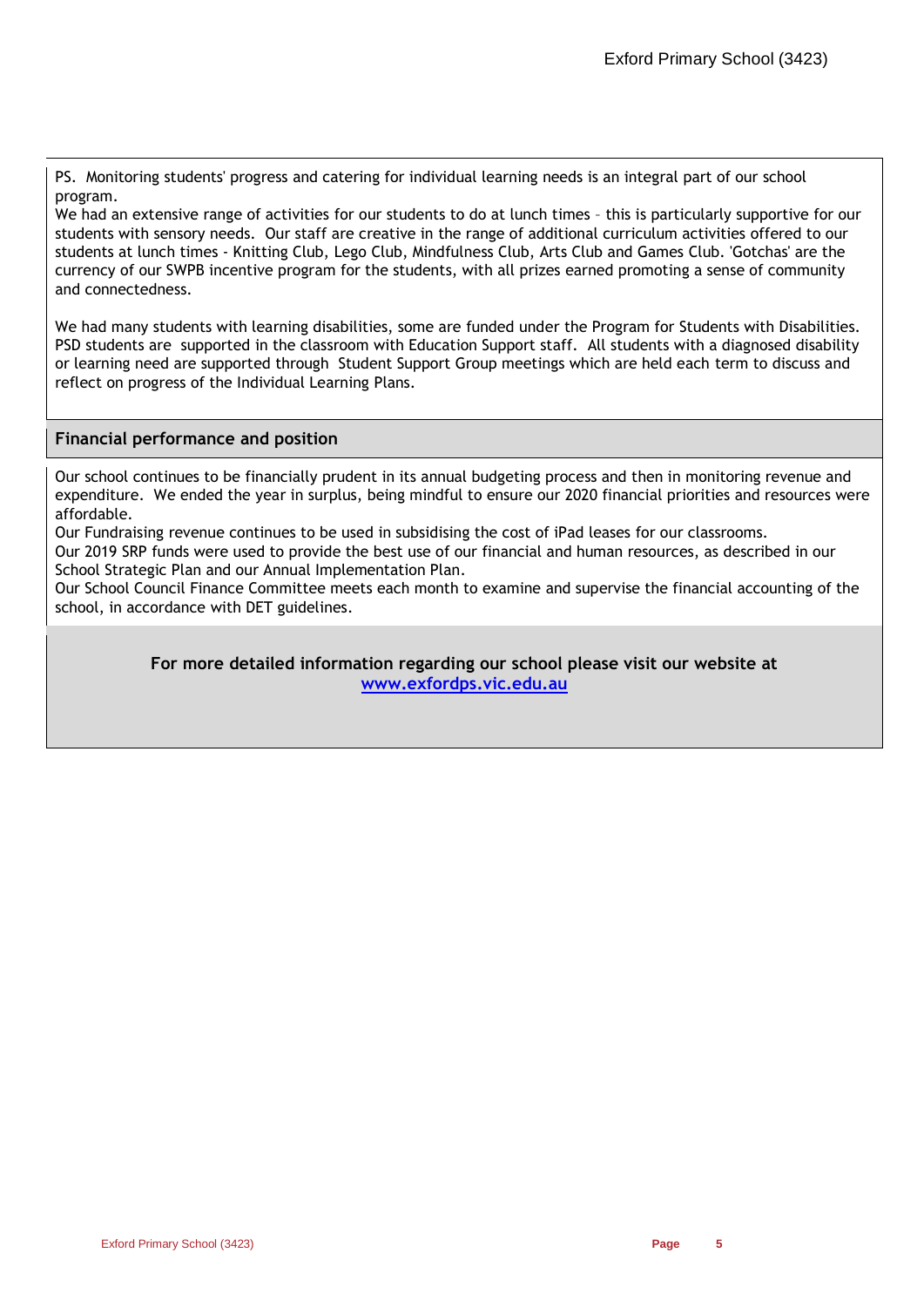

The Government School Performance Summary provides an overview of how this school is contributing to the objectives of the Education State and how it compares to other Victorian Government schools.

All schools work in partnership with their school community to improve outcomes for children and young people. Sharing this information with parents and the wider school community helps to support community engagement in student learning, a key priority of the Framework for Improving Student Outcomes.

Members of the community can contact the school for an accessible version of these data tables if required.

| Key:<br>Range of results for the middle 60% of Victorian Government Primary Schools:<br>Results for this school: Median of all Victorian Government Primary Schools:                                                                     |                               |  |  |  |  |
|------------------------------------------------------------------------------------------------------------------------------------------------------------------------------------------------------------------------------------------|-------------------------------|--|--|--|--|
| <b>School Profile</b>                                                                                                                                                                                                                    |                               |  |  |  |  |
| <b>Enrolment Profile</b>                                                                                                                                                                                                                 |                               |  |  |  |  |
| A total of 463 students were enrolled at this school in 2019, 242 female and 221 male.                                                                                                                                                   |                               |  |  |  |  |
| 8 percent were EAL (English as an Additional Language) students and 1 percent ATSI (Aboriginal and Torres Strait Islander)<br>students.                                                                                                  |                               |  |  |  |  |
| <b>Overall Socio-Economic Profile</b>                                                                                                                                                                                                    |                               |  |  |  |  |
| Based on the school's Student Family Occupation and<br>Education index which takes into account parents'<br>occupations and education.                                                                                                   | low<br>mid<br>high<br>low-mid |  |  |  |  |
| <b>Parent Satisfaction Summary</b>                                                                                                                                                                                                       |                               |  |  |  |  |
| Measures the percent endorsement by parents on their<br>school satisfaction level, as reported in the annual Parent<br>Opinion Survey. The percent endorsement indicates the<br>percent of positive responses (agree or strongly agree). | 0                             |  |  |  |  |
| Data is suppressed for schools with three or less<br>respondents to the survey for confidentiality reasons.                                                                                                                              |                               |  |  |  |  |
|                                                                                                                                                                                                                                          |                               |  |  |  |  |
| <b>School Staff Survey</b>                                                                                                                                                                                                               |                               |  |  |  |  |
| Measures the percent endorsement by staff on School<br>Climate, as reported in the annual School Staff Survey. The<br>percent endorsement indicates the percent of positive                                                              | 0<br>100                      |  |  |  |  |
| responses (agree or strongly agree).<br>Data is suppressed for schools with three or less<br>respondents to the survey for confidentiality reasons.                                                                                      |                               |  |  |  |  |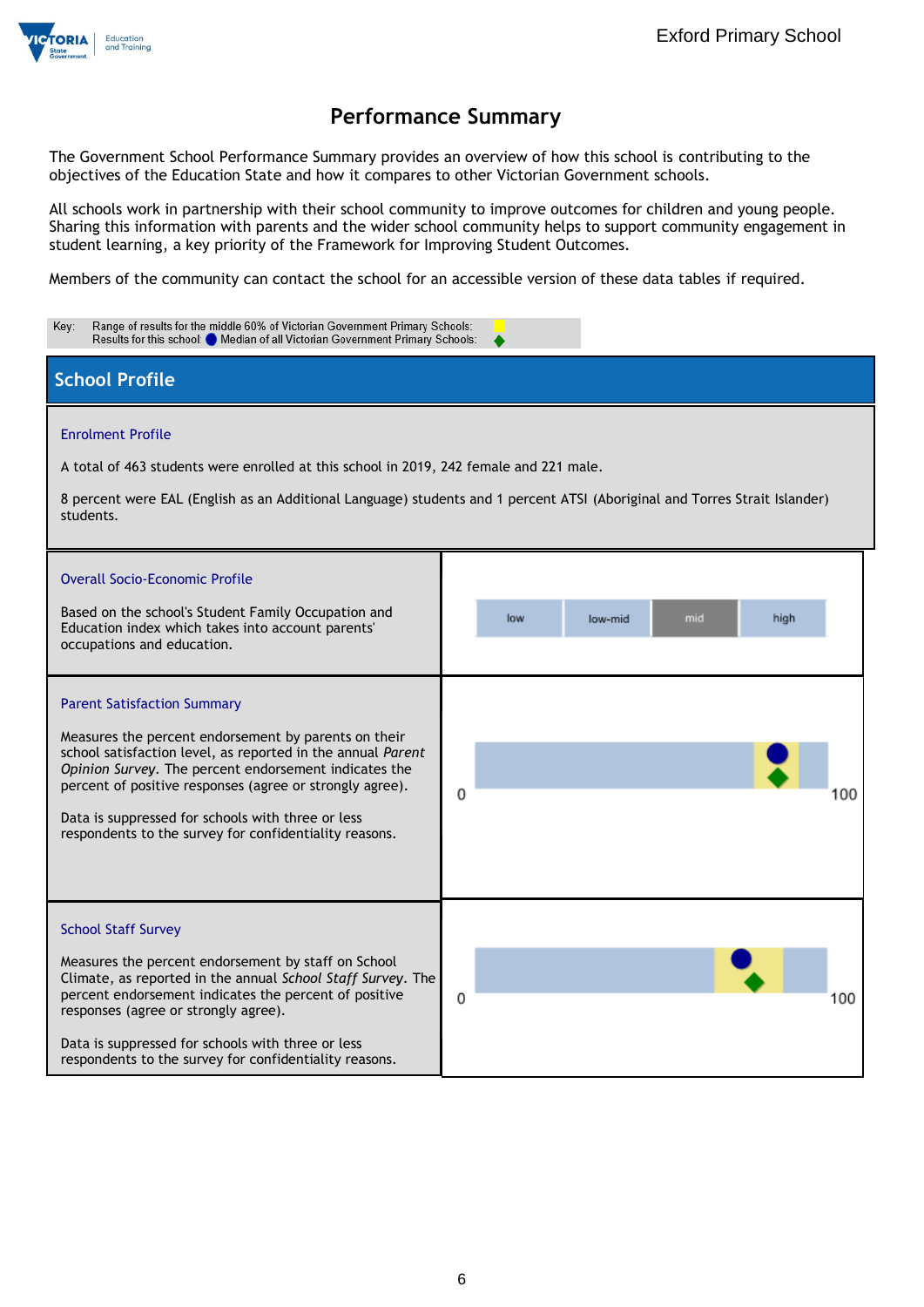

| Range of results for the middle 60% of Victorian Government Primary Schools:<br>Similar School Comparison<br>Key:<br>Key:<br>Results for this school: ● Median of all Victorian Government Primary Schools: ◆<br>Above<br>Similar<br>Below                    |                                                                                          |                           |  |  |
|---------------------------------------------------------------------------------------------------------------------------------------------------------------------------------------------------------------------------------------------------------------|------------------------------------------------------------------------------------------|---------------------------|--|--|
| Achievement                                                                                                                                                                                                                                                   | <b>Student Outcomes</b>                                                                  | Similar School Comparison |  |  |
| Teacher Judgement of student<br>achievement<br>Percentage of students in Years Prep to 6<br>working at or above age expected<br>standards in:<br>$\Box$<br>English<br>$\Box$<br>Mathematics<br>For further details refer to How to read<br>the Annual Report. | Results: English<br>100<br>$^{\circ}$<br>Results: Mathematics<br>$\mathsf{I}_{100}$<br>0 | Similar<br>Similar        |  |  |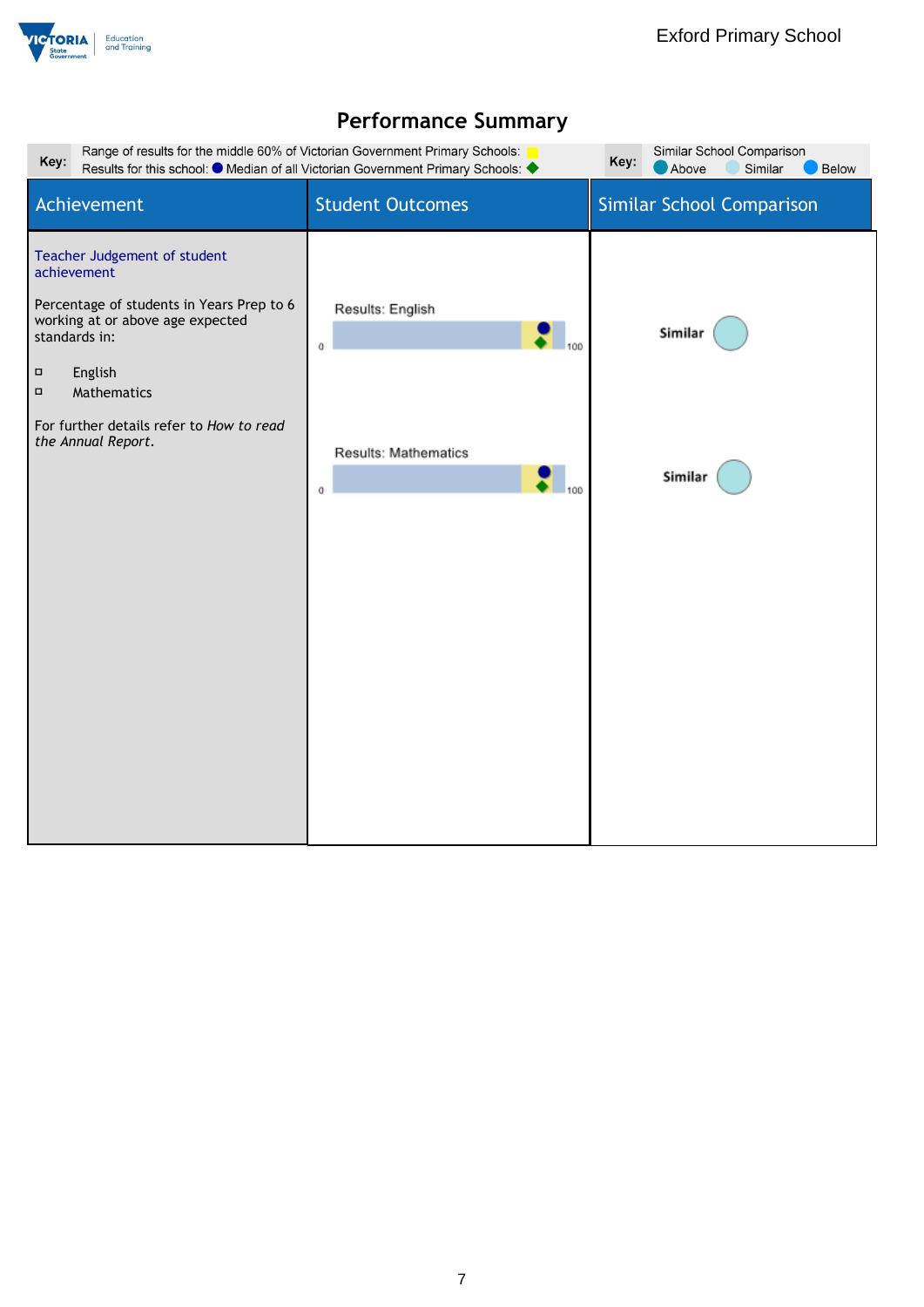

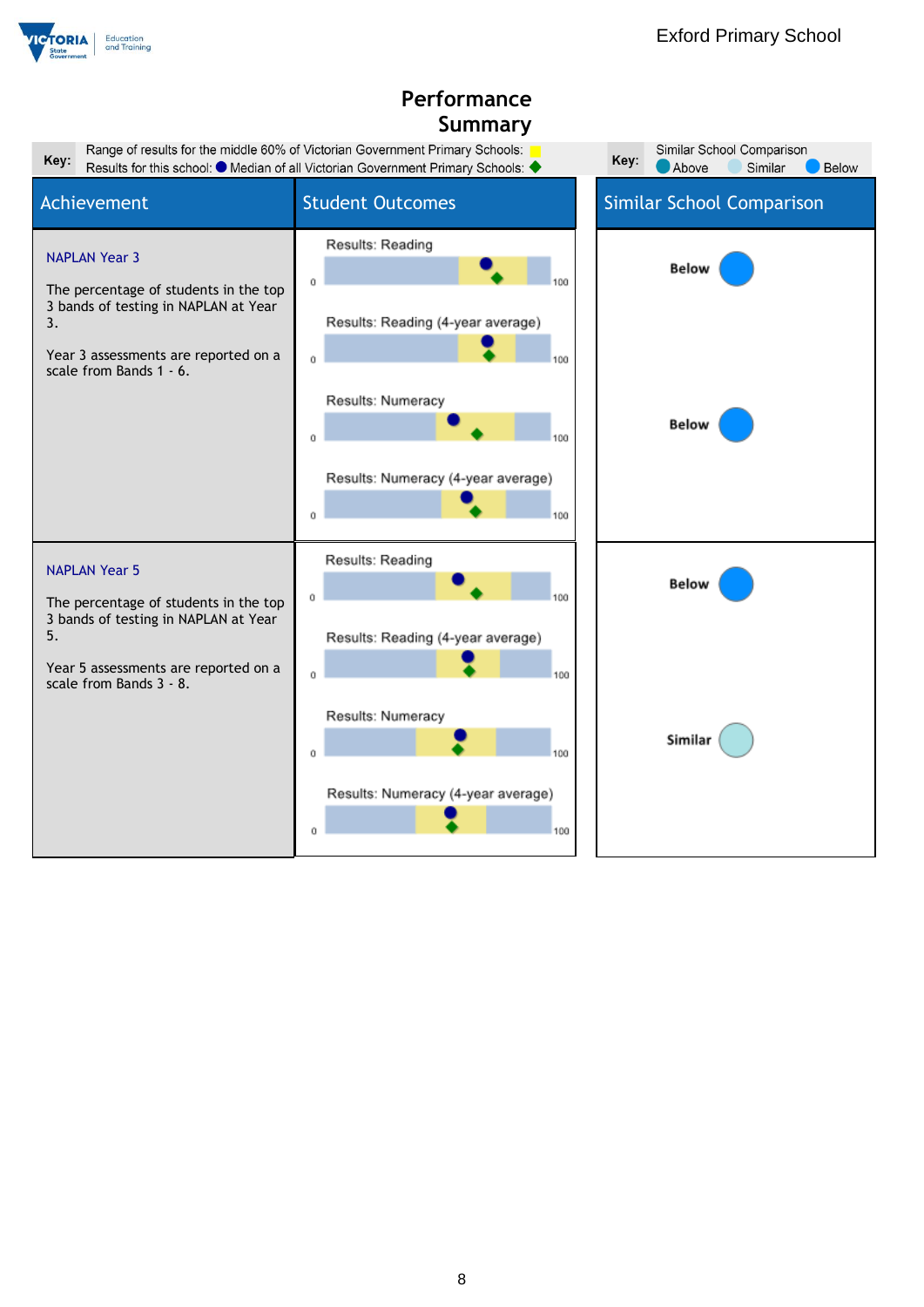

| Range of results for the middle 60% of Victorian Government Primary Schools:<br>Similar School Comparison<br>Key:<br>Key:<br>Results for this school: ● Median of all Victorian Government Primary Schools: ◆<br>Above<br>Similar<br><b>Below</b>                                                                                                                                                                                                                                                                                                                                                                                  |                                                                                                                                                                                                                                                                                                            |                                                                                                                                                                                                                                                                                               |  |  |
|------------------------------------------------------------------------------------------------------------------------------------------------------------------------------------------------------------------------------------------------------------------------------------------------------------------------------------------------------------------------------------------------------------------------------------------------------------------------------------------------------------------------------------------------------------------------------------------------------------------------------------|------------------------------------------------------------------------------------------------------------------------------------------------------------------------------------------------------------------------------------------------------------------------------------------------------------|-----------------------------------------------------------------------------------------------------------------------------------------------------------------------------------------------------------------------------------------------------------------------------------------------|--|--|
| Achievement                                                                                                                                                                                                                                                                                                                                                                                                                                                                                                                                                                                                                        | <b>Student Outcomes</b>                                                                                                                                                                                                                                                                                    | <b>Similar School Comparison</b>                                                                                                                                                                                                                                                              |  |  |
| <b>NAPLAN Learning Gain</b><br>Year 3 - Year 5<br>Learning gain of students from Year 3 to<br>Year 5 in the following domains:<br>Reading, Numeracy, Writing, Spelling<br>and Grammar and Punctuation.<br>NAPLAN learning gain is determined by<br>comparing a student's current year result<br>to the results of all 'similar' Victorian<br>students (i.e. students in all sectors in<br>the same year level who had the same<br>score two years prior). If the current<br>year result is in the Top 25 percent,<br>their gain level is categorised as 'High'.<br>Middle 50 percent, is 'Medium'. Bottom<br>25 percent, is 'Low'. | Reading<br>37%<br>25 %<br>37%<br>High<br>Medium<br>Low<br>Numeracy<br>31%<br>35 %<br>33 %<br>High<br>Medium<br>Low<br>Writing<br>30 %<br>62 %<br>8%<br>Medium<br>High<br>Low<br><b>Spelling</b><br>30 %<br>56 %<br>14 %<br>Medium<br>High<br>Low<br><b>Grammar and Punctuation</b><br>40 %<br>42 %<br>18 % | There are no Similar School<br>Comparisons for Learning Gain. The<br>statewide distribution of Learning<br>Gain for all domains is 25% Low Gain,<br>50% Medium Gain, 25% High Gain.<br>25%<br>50%<br>25%<br>Medium<br>Low<br>High<br>Statewide Distribution of Learning<br>Gain (all domains) |  |  |
|                                                                                                                                                                                                                                                                                                                                                                                                                                                                                                                                                                                                                                    | Medium<br>High<br>Low                                                                                                                                                                                                                                                                                      |                                                                                                                                                                                                                                                                                               |  |  |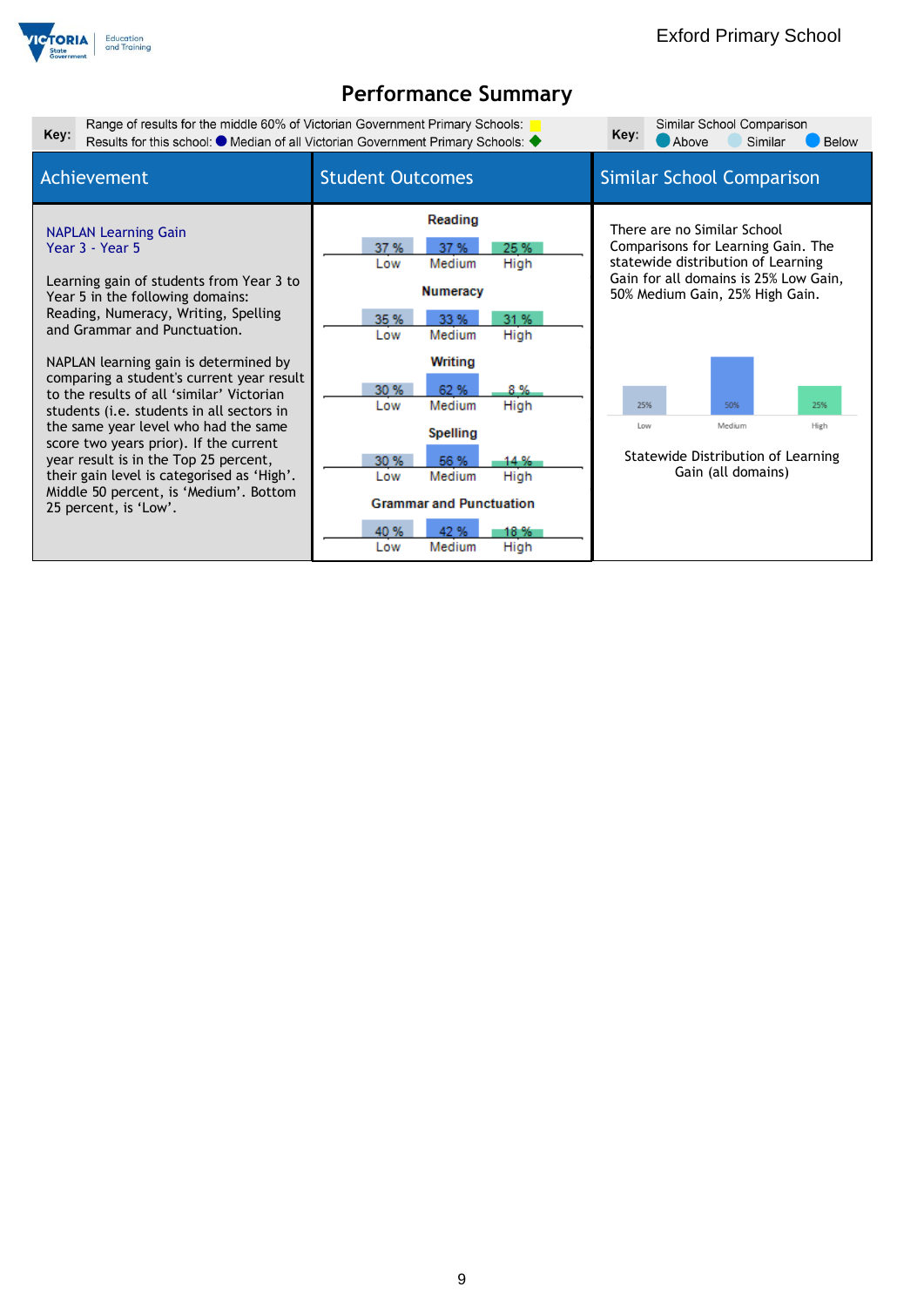

| Range of results for the middle 60% of Victorian Government Primary Schools:<br>Key:                                                                                                                                                                                                                                                                                                                                                                                                                                                                                                           | Results for this school: $\bullet$ Median of all Victorian Government Primary Schools:                                                           | Similar School Comparison<br>Key:<br>Above<br>Similar<br><b>Below</b> |
|------------------------------------------------------------------------------------------------------------------------------------------------------------------------------------------------------------------------------------------------------------------------------------------------------------------------------------------------------------------------------------------------------------------------------------------------------------------------------------------------------------------------------------------------------------------------------------------------|--------------------------------------------------------------------------------------------------------------------------------------------------|-----------------------------------------------------------------------|
| Engagement                                                                                                                                                                                                                                                                                                                                                                                                                                                                                                                                                                                     | <b>Student Outcomes</b>                                                                                                                          | <b>Similar School Comparison</b>                                      |
| Average Number of Student Absence Days<br>Average days absent per full time<br>equivalent (FTE) student per year.<br>Common reasons for non-attendance<br>include illness and extended family<br>holidays.<br>Absence from school can impact on<br>students' learning<br><b>Similar School Comparison</b><br>A similar school comparison rating of<br>'Above' indicates this school records<br>'less' absences than expected, relative to<br>the similar schools group with similar<br>characteristics. A rating of 'Below'<br>indicates this school records 'more'<br>absences than expected. | Results: 2019<br>50<br>Few absences <------> Many absences<br>Results: 2016 - 2019 (4-year average)<br>50<br>Few absences <------> Many absences | <b>Below</b>                                                          |
| Average 2019 attendance rate by year<br>level:                                                                                                                                                                                                                                                                                                                                                                                                                                                                                                                                                 | Yr2<br>Yr3<br>Yr4<br>Yr5<br>Yr6<br>Prep<br>Yr1<br>90 %<br>90 %<br>91 %<br>90 %<br>90 %<br>92 %<br>90 %                                           | Similar school comparison not<br>available                            |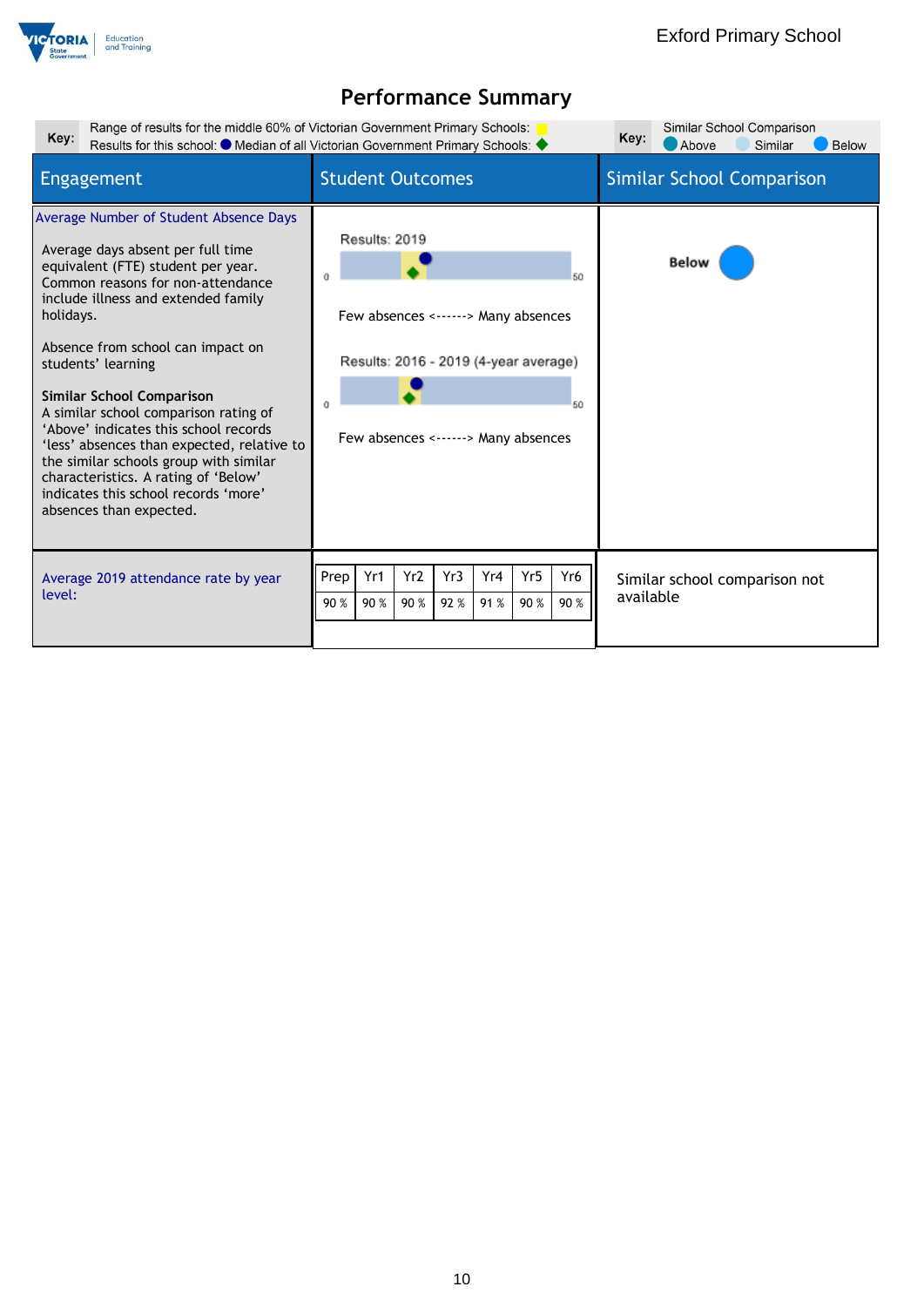

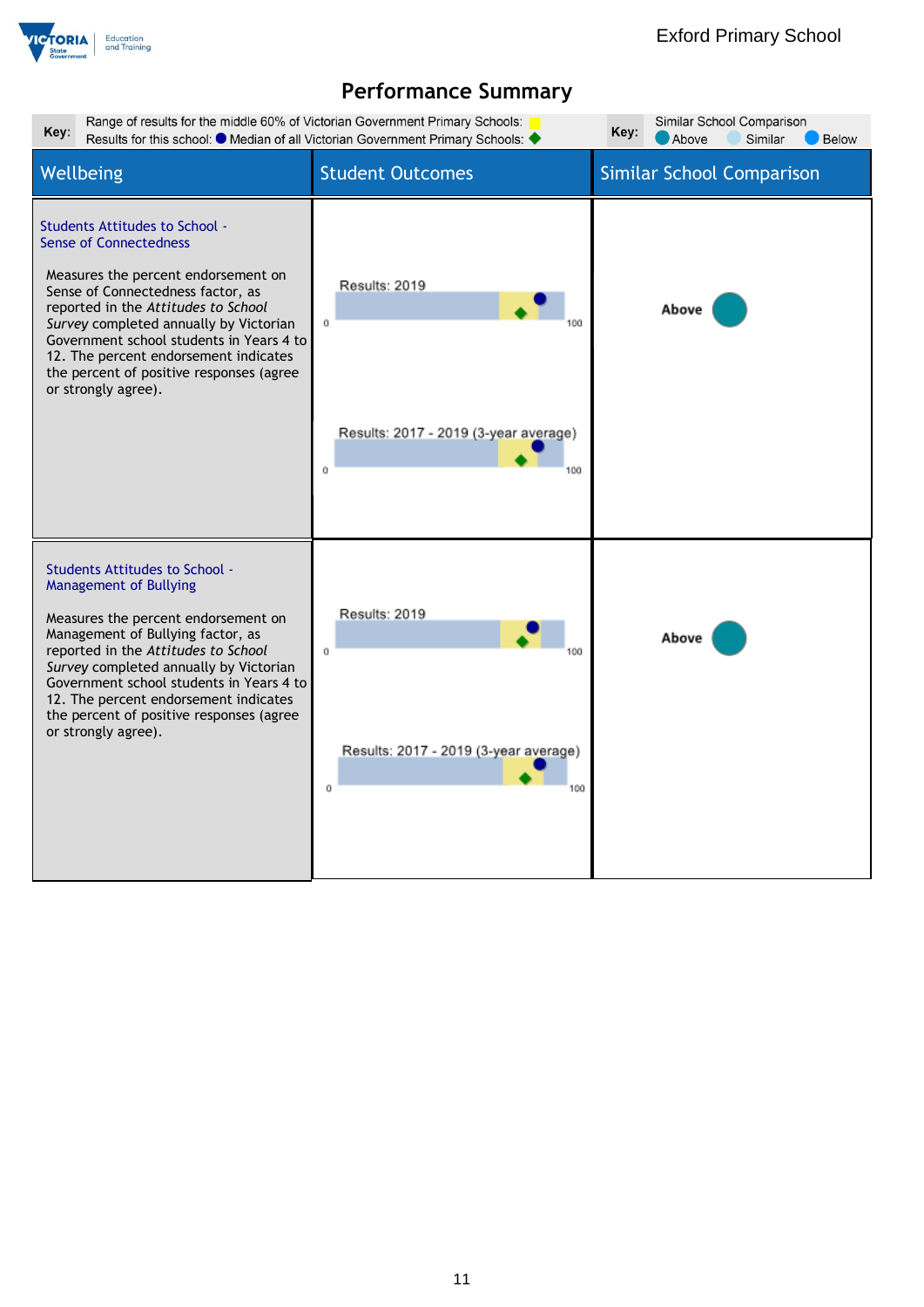

## **Financial Performance and Position**

*Commentary on the financial performance and position is included in the About Our School section at the start of this report*

| Financial Performance - Operating Statement<br>Summary for the year ending 31 December, 2019 |               | Financial Position as at 31 December, 2019     |               |
|----------------------------------------------------------------------------------------------|---------------|------------------------------------------------|---------------|
| Revenue                                                                                      | <b>Actual</b> | <b>Funds Available</b>                         | <b>Actual</b> |
| <b>Student Resource Package</b>                                                              | \$3,620,823   | High Yield Investment Account                  | \$409,042     |
| <b>Government Provided DET Grants</b>                                                        | \$780,460     | Official Account                               | \$63,500      |
| Government Grants Commonwealth                                                               | \$5,096       | Other Accounts                                 | \$0           |
| Revenue Other                                                                                | \$61,395      | <b>Total Funds Available</b>                   | \$472,542     |
| <b>Locally Raised Funds</b>                                                                  | \$271,225     |                                                |               |
| <b>Total Operating Revenue</b>                                                               | \$4,739,000   |                                                |               |
| Equity <sup>1</sup>                                                                          |               |                                                |               |
| Equity (Social Disadvantage)                                                                 | \$40,435      |                                                |               |
| <b>Equity Total</b>                                                                          | \$40,435      |                                                |               |
| <b>Expenditure</b>                                                                           |               | <b>Financial Commitments</b>                   |               |
| Student Resource Package <sup>2</sup>                                                        | \$3,567,780   | <b>Operating Reserve</b>                       | \$138,955     |
| <b>Books &amp; Publications</b>                                                              | \$2,833       | Other Recurrent Expenditure                    | \$19,582      |
| <b>Communication Costs</b>                                                                   | \$8,210       | Funds Received in Advance                      | \$30,490      |
| Consumables                                                                                  | \$135,594     | Asset/Equipment Replacement < 12 months        | \$61,000      |
| Miscellaneous Expense <sup>3</sup>                                                           | \$335,948     | Maintenance - Buildings/Grounds < 12<br>months | \$85,000      |
| Professional Development                                                                     | \$13,773      | <b>Total Financial Commitments</b>             | \$335,028     |
| Property and Equipment Services                                                              | \$154,258     |                                                |               |
| Salaries & Allowances <sup>4</sup>                                                           | \$129,226     |                                                |               |
| Trading & Fundraising                                                                        | \$78,335      |                                                |               |
| Travel & Subsistence                                                                         | \$8           |                                                |               |
| <b>Utilities</b>                                                                             | \$26,816      |                                                |               |
| <b>Total Operating Expenditure</b>                                                           | \$4,452,781   |                                                |               |
| <b>Net Operating Surplus/-Deficit</b>                                                        | \$286,220     |                                                |               |
| <b>Asset Acquisitions</b>                                                                    | \$0           |                                                |               |

(1) The Equity funding reported above is a subset of overall revenue reported by the school

(2) Student Resource Package Expenditure figures are as of 26 February 2020 and are subject to change during the reconciliation process.

(3) Misc Expenses may include bank charges, health and personal development, administration charges, camp/excursion costs and taxation charges.

(4) Salaries and Allowances refers to school-level payroll.

*All funds received from the Department, or raised by the school, have been expended, or committed to subsequent years, to support the achievement of educational outcomes and other operational needs of the school, consistent with Department policies, School Council approvals and the intent/purposes for which funding was provided or raised.*